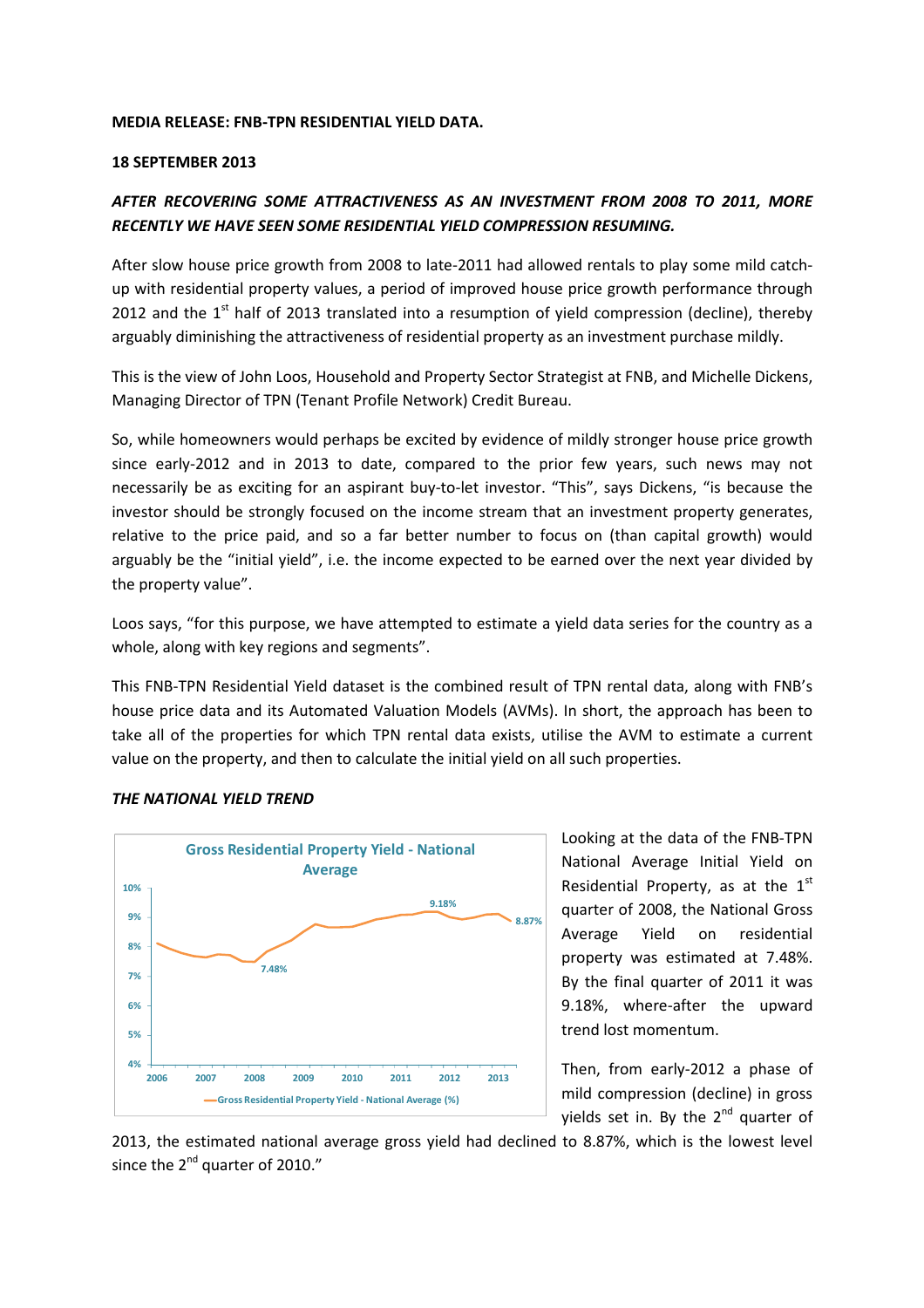Loos says, "this recent renewed yield compression has been driven by the combination of more noticeable average house price inflation since early-2012, coupled with a residential rental market which, although starting to make noises of supply shortages, has yet to see any meaningful uptick in rental inflation yet".

Loos does emphasise that these yields are still gross yields, meaning that landlord operating costs associated with the property have not yet been included in the calculation to get to a net initial yield. "At this stage", he says, "net yields remain work in progress, until such time that we have satisfactory operating cost data. While a gross yield trend provides useful insights, the "holy grail" is to have net yields data from which total returns on residential property can be calculated."

How attractive is an 8.87% gross initial yield? "This is debatable, being a little less attractive than a year and a half ago, but still significantly better than the early-2008 low. However, I would venture to say that this is not yet highly attractive yet. Rode and Associates suggest that as a rough estimate one can take 1.5 percentage points off the gross yield to estimate a net yield. If one were to do this, that would leave the net yield at around 7.37%. Such a yield would, for many, still be below the cost of finance, given a prime rate of 8.5%".



 "However", says Dickens, "while renewed yield compression may point to mild decline in attractiveness in buying-to-let, it is also important to evaluate the yield versus the investment risk. A decline in yield may, to a certain degree, be in line with further decline in tenant risk, as reflected in a further rise in the percentage of tenants in good standing with their landlords as at the  $1<sup>st</sup>$  quarter

of 2013. This percentage rose from a previous quarter's 83% to 84% in the  $1<sup>st</sup>$  quarter, and is now back to levels last seen prior to the 2008/9 recession, after a huge dip to 71% as at early-2009."

"So", she says, "one could perhaps argue that the market may be working as it should in recent times, with declining tenant risk now being accompanied by yield compression" .

### REGIONAL YIELD COMPARISONS

Which regions have the best yields? "Broadly speaking, it would appear that the principle of higher risk=higher return more-or-less holds true when comparing yields by major region", Dickens says. "As at the  $2^{nd}$  quarter of 2013, the 3 Gauteng metros, namely City of Joburg (10.03%), Ekurhuleni (9.41%) and Tshwane (9.27%), had the highest yields, followed by Ethekwini metro (8.56%) in KwaZulu-Natal. At the same time, we see KZN and Gauteng Provinces recording the poorest payment performance by tenants of the Big 4 provinces, with 81% of tenants in good standing in KZN and 82% in good standing in Gauteng. By comparison, Nelson Mandela Bay (7.93%), the largest metro in the Eastern Cape, and City of Cape Town (7.91%), which forms the lion's share of the Western Cape Province, have the lowest gross yields of the major metros. Simultaneously, the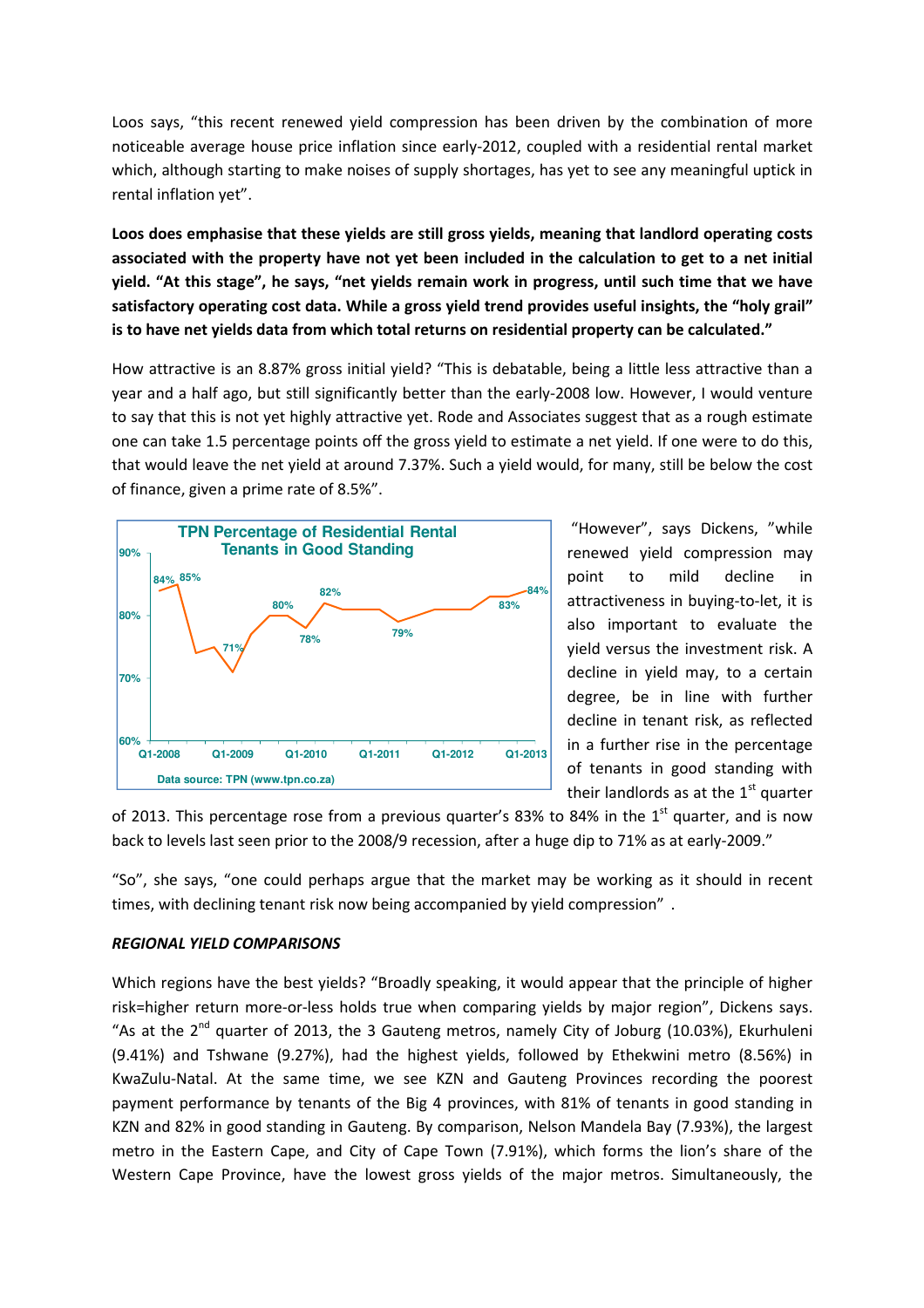Eastern and Western Cape have a significantly higher percentage of tenants in good standing, to the tune of 88%. Better tenant performance implies lower risk, and perhaps investors are prepared to pay a premium for this in the Eastern and Western Cape regions."



#### SEGMENT YIELD COMPARISONS

What then of comparative yields by price segment? "To gauge this", Loos says, "we have segmented suburbs based on the average value of the homes in them, into 5 "area value bands".



In Affordable Areas (average home value below R600,000), the average national yield was estimated at 9.62% for the  $2^{nd}$  quarter of 2013. In Lower Income Areas (Average home value from R600,000 to R900,000), the yield was slightly lower at 9.12%, followed by an average yield of 8.75% for the Lower Middle Income Areas (average home value between R900,000 and R1.2million), and 8.46% for Upper Middle Income

Areas (average home value from R1.2m to R1.5m). There then exists a more significant gap in yield between Upper Middle Income and High Income Areas (average home value above R1.5m), whose gross yield is a relatively lowly 7.36%.

 Loos adds, "in short, cheaper areas on average offer higher gross yields, whereas the high end areas appear less attractive". He admits that the counter argument which could be used by those fans of higher end properties would be that lower income areas carry a higher risk, and thus should come with a higher yield.

"However, this story doesn't entirely appear to hold true", he says. "Using TPN data regarding the percentage of tenants in "good standing" regarding their rental payments, we do indeed see that the lowest TPN rental band, i.e. homes with monthly rental below R3,000, has a relatively low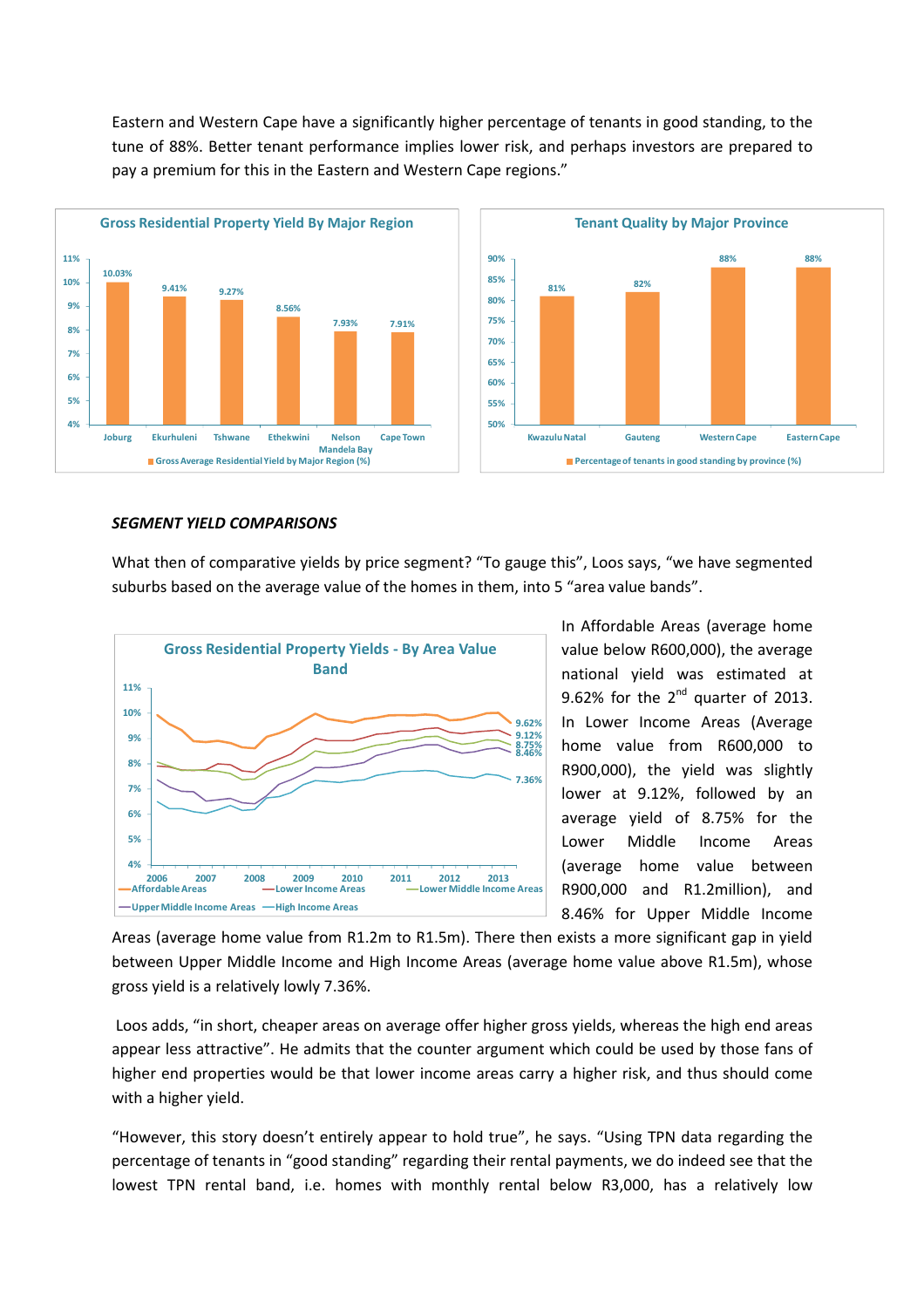percentage of tenants in good standing, to the tune of 77%. Many of these homes probably fall in socalled Affordable Areas. Moving up to the next rental band, homes with rental between R3,000 and R7,000 per month show a significantly better 86% of tenants in good standing, many of such homes probably falling in the Lower Income area value band. This percentage stays relatively high at 86% in the R7,000-R12,000 monthly rental band, with many of these homes probably in the Middle Income Areas, supporting the view to this point that as one moves up the property/rental value ladder the tenant risk diminishes, and that this risk should be reflected in lower yields."



However, he goes on to point out that "this line of reasoning goes awry in the next rental categories up, with the R12,000-R25,000 monthly rental band showing a lower percentage of tenants in good standing to the tune of 80%, which gets even worse in the R25,000+ monthly rental category at only 67%. Many homes in these highest 2 rental categories would fall into the High Income area value bands,

suggesting that this top area value band is a somewhat tough place to operate for a landlord, while yields are not compensating for this apparent higher risk."

"Therefore, the "sweetspot" from a landlord risk/yield point of view appears to be in the Lower-to-Middle Income area value bands, and where many rentals probably fall between R3,000 and R12,000/month."

However, he points out that "one aspect we admittedly don't have data for at this stage is regarding just how well the different segments' tenants treat/look after the home, incidences of vandalism, and which segment's tenants trouble landlords in other non-financial ways".

## **OUTLOOK**

Regarding the prospects for a stronger rental market, a potential driver of higher and more attractive yields in future, Dickens says that "we are aware that the rental market often experiences its best times in times of high interest rates, when many aspirant entrants to the home buying market rather "wait out the storm" as tenants, and we are not there yet".

"However, we have expected some improvement in rental inflation in recent times, on the back of gradual demand growth slowly eating into oversupplies caused a few years ago by massive buy-tolet investment back in the boom times".

Loos adds that "currently, buy-to-let house buying remains slow, implying slow growth in available properties for prospective rental tenants". "Indeed", Dickens goes on, "an early-2013 survey conducted by TPN amongst rental agents did point to significant rental property supply constraints. In fact, 94% of respondents indicated a shortage of rental properties. In the same survey, rental agents pointed to 38% of tenants being "first time tenants", 35% of tenants moving to down-scale,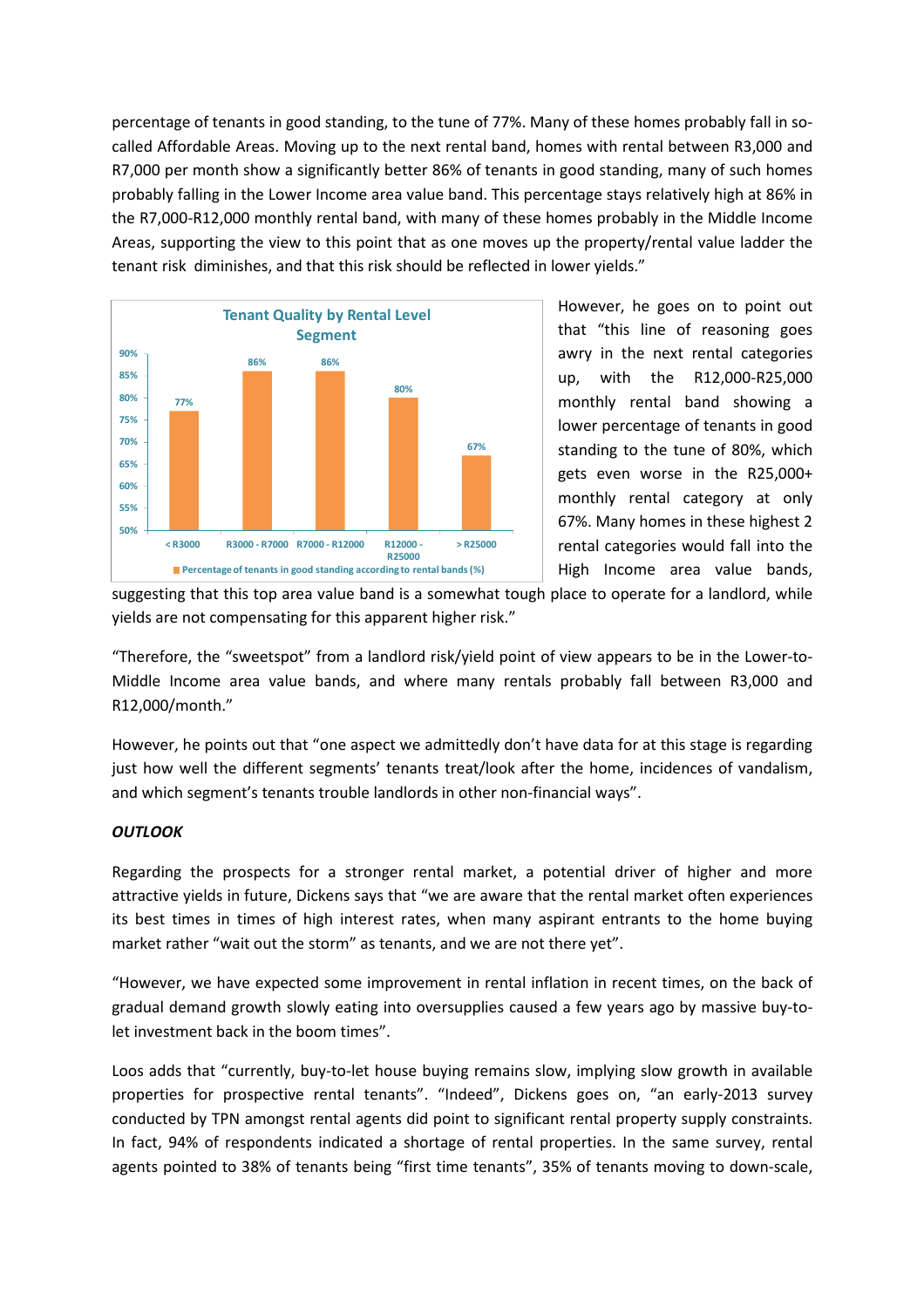and 27% of tenants moving to up-scale. But the fact that a greater percentage were estimated to be downscaling than upgrading, however, still points to landlords not being able to "have it all their own way" with regard to asking rentals."

And so, says Dickens, "while we have for some time anticipated a stronger rental market, and rental agents are indeed pointing to mounting supply constraints, perhaps we should be realistic about the speed at which this may happen. One should remember that the low interest rate period encourages a high level of  $1<sup>st</sup>$  time buying, many of whom would be exiting or "skipping" the rental market to buy." "In addition", says Loos, "the FNB Estate Agent Survey points to a lower percentage of sellers downscaling due to financial pressure these days, while of these, the estimated percentage who will be selling in order to rent, vs those selling to buy cheaper, has diminished".



Therefore, it is perhaps still not surprising to see the FNB House Price Index showing growth of 6.5% which, although not setting the world on fire remains above 5.1% estimated rental inflation as at the 2<sup>nd</sup> quarter of 2013.

But in recent quarters we have begun to see some mild deceleration in the pace of house price growth, which may mean a resumption of mild yield increases

at some point within the next few quarters.

However, Loos and Dickens agree that "we'll probably have to be patient for the next significant jump in residential yields, which will probably only take place the next time interest rates rise, boosting rental inflation and subduing house price growth. And the FNB expectation is for such an event only to take place from 2015 onward, after another year of sideways movement in rates next year."

### QUERIES:

John Loos Michelle Dickens FNB Household and Consumer Sector Strategist Managing Director: TPN Tel: 011-649 0125 Tel: 0861-876 000 Cell: 083-453 8096 Cell: 082-905 7099 Email: john.loos@fnb.co.za Email: michelle@tpn.co.za